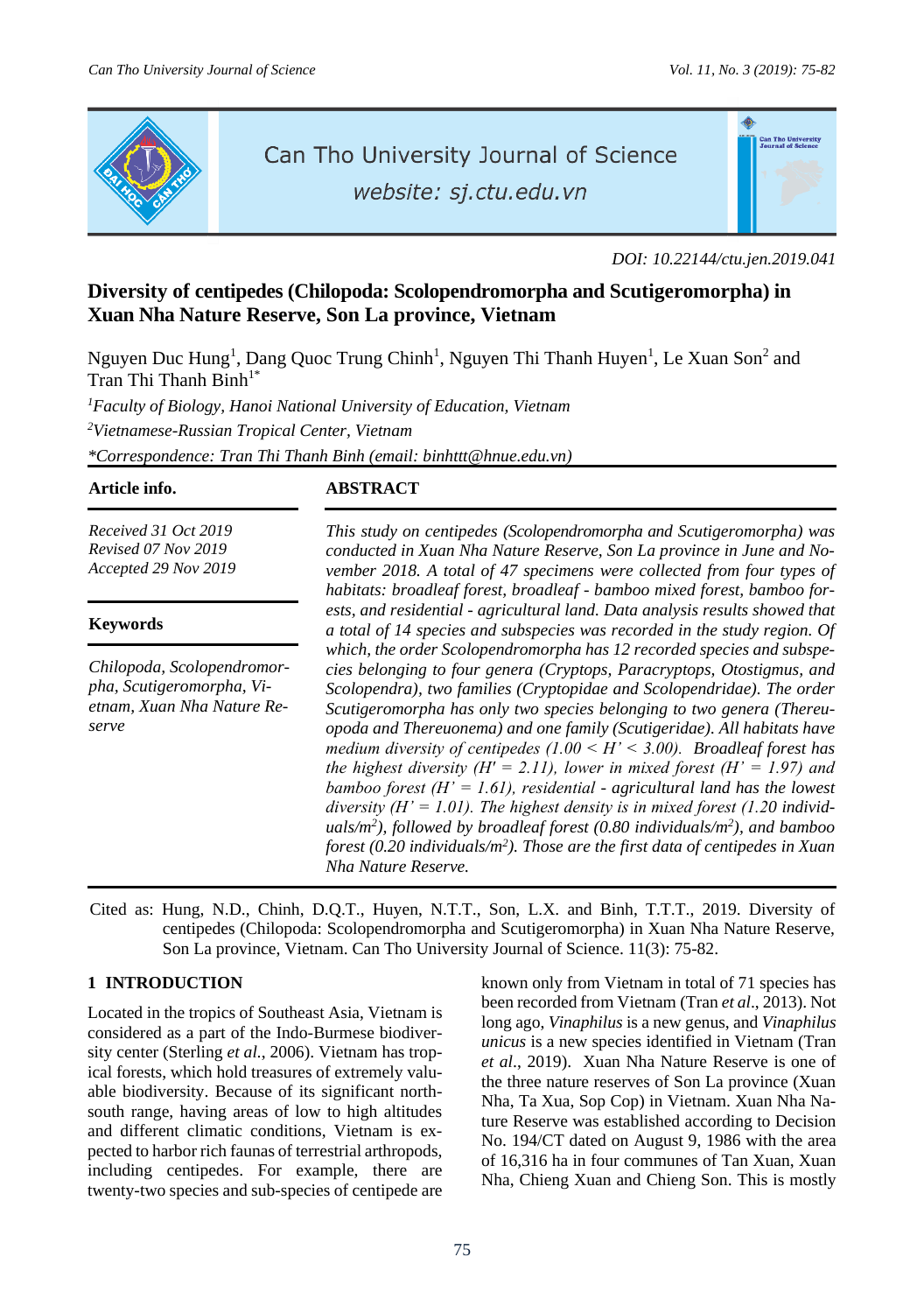#### *Can Tho University Journal of Science Vol. 11, No. 3 (2019): 75-82*

evergreen forest, but it includes 2,626 ha of limestone forests. Scientists state that 1,131 plant species (Tran Huy Thai, 2012), 133 mammals species (Nguyen Xuan Dang *et al*., 2012), 39 reptile species and 27 amphibian species (Nguyen Van Sang *et al.,* 2010) occur at Xuan Nha Nature Reserve. However, up to now, there is little data on invertebrates and especially no data on centipedes which is an important group of soil organism. Centipedes play an important role in soil ecosystems because they are predator. They eat deleterious invertebrates such as cockroaches, termites, etc. In addition, some centipede species have practical significance which is used in traditional medicine for treating some diseases, or centipede venom can be used as painless treatment (Do Tat Loi, 2004; Yang *et al*., 2013).

This paper presents centipedes, belonging to two orders Scolopendromorpha and Scutigeromorpha, species diversity, distribution and similarity in different habitats in Xuan Nha Nature Reserve, Son La province.

#### **2 MATERIALS AND METHODS**

A total of 47 specimens were collected from four habitats (broadleaf forest, bamboo forest, mixed forest, and residential-agricultural land). Two following surveyed routes were selected for collecting; each route has four types of habitats.



**Fig. 1: Two survey routes in Xuan Nha Nature Reserve**

*S. Start point; F. final point*

Route 1: samples were collected from Kho Hong village, Chieng Xuan commune, Van Ho district, Son La province (20°43'16.3"N - 104°40'16.3"E, elevation: 566 m) to the coordinates of 20°41'44.41"N - 104°38'44.45"E, elevation: 1001 m (South to West). The distance is about 6 km.

Route 2: samples were also caught from Kho Hong village to the coordinates of 20°41'44.41"N - 104°41'58.53"E, elevation: 1013 m (South to East). The distance is about 7 km.

Samples were collected in June and November 2018. Qualitative samples were collected using various ways such as stone flipping, leaf litter digging, soil digging, and Barber trapping method described

by Mesibov and Churchill (2003). Quantitative sample was collected using the soil-sieving method of Ghiliarov (1976) in broadleaf forests, bamboo forests and mixed forests. In each habitat, 20 points (50 cm<sup>2</sup> per point) were chosen to collect sample. After shaping, the samples were kept separately in centrifuge tubes with 70% ethanol.

Centipede specimens were classified and identified using morphological comparison according to characteristics of antennomeres, sternites, forcipular plate, terminal legs, spiracles, genitalia, etc. (Lewis, 2006). All specimens were observed under microscope (Olympus SZX10). The taxonomic documents used for comparison were Attems and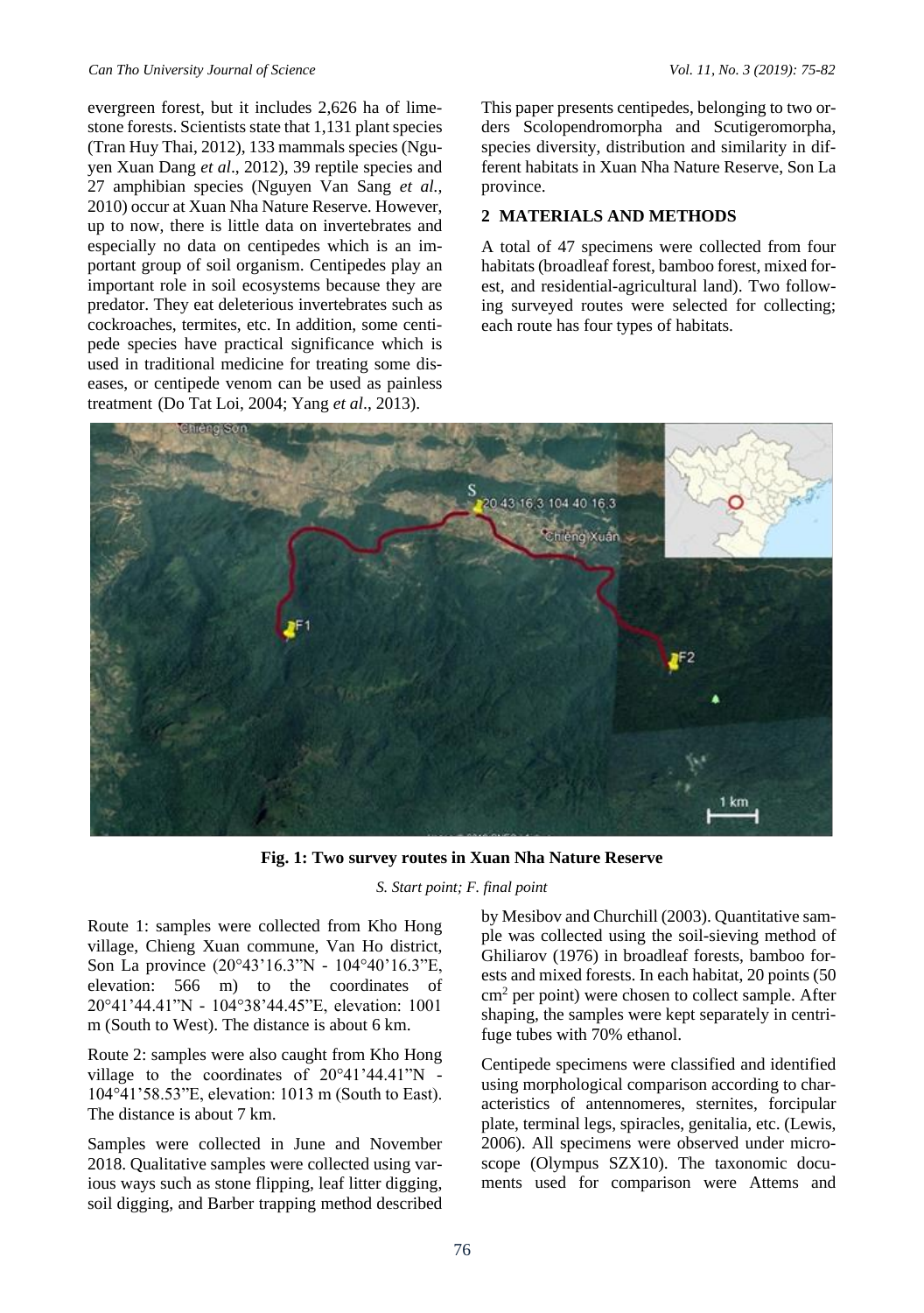Schileyko (Attems, 1930, 1938 1953; Schileyko, 1992, 1995, 1998, 2007).

The community diversity was calculated using the software Primer V.5.2.4. The indexes, including number of species, individual abundance, diversity indexes (H'), homogeneous index (J), were also calculated for each habitat type in the study area.

### **3 RESULT AND DISCUSSION**

#### **3.1 Species composition**

A total of 14 species and subspecies belonging to 2 orders (Scolopendromorpha and Scutigeromorpha) were recorded in the study area (Table 1, Fig. 2). Scolopendromorpha has 12 species and subspecies belonging to 4 genera (*Cryptops, Paracryptops, Otostigmus, Scolopendra*), 2 families (Cryptopidae, Scolopendridae) (0.018% species, 0.118% genera and 0.400% family found in the world) while Scutigeromorpha has only 2 species belonging to 2 genera, 1 family (Scutigeridae) (0.036% species, 0.010% genera and 0.330% family found in the world) (Minelli, 2011).

In the order Scolopendromorpha, the family Cryptopidae has 2 genera (*Cryptops, Paracryptops*) and the family Scolopendridae has 2 genera (*Otostigmus, Scolopendra*). The genus *Otostigmus* is most the diverse with six recorded species and subspecies, while the genus *Scolopendra* has 3 species and subspecies. *Cryptops* has 2 species and the genus *Paracryptops* has only 1 species. In the order Scutigeromorpha, the family Scutigeridae has 2 genera (*Thereuopoda, Thereuonema*), each genus has only 1 species.

The results also contributed 2 subspecies new records for the Northwestern Vietnam *Scolopendra subspinipes dehaani* and *Otostigmus multidens multidens S. subspinipes* is extensive distribution species. In Vietnam, *S. subspinipes* was previously found in Quang Binh, Nghe An, Dak Lak, Kon Tum, Ba Ria-Vung Tau (Tran *et al.*, 2013). , *S. subspinipes* was found in *Africa:* Ivory Coast; Liberia; Madagascar; Mauritius; Principe; Réunion; Rodrigues; São Tomé; Seychelles; in *Asia-Temperate:* Hong Kong; *Asia-Tropical:* Andaman Is.; Irian Jaya; Laos; Nicobar Is.; Philippines; Sarawak; Singapore; Sri Lanka; Sulawesi; Sumatera; Vietnam; in *South-* *ern America:* Bermuda; Colombia; Dominican Republic; French Guiana; Guyana; Surinam) (Chilobase 2.0). *Otostigmus multidens multidens* was previously found in Da Nang (Tran *et al.*, 2013), *Africa:* Namibia (Chilobase 2.0).

To compare with other neighboring areas, Xuan Nha Nature Reserve has a higher diversity of centipedes (14 species, 6 genera, 3 family) than that in Thuong Tien Nature reserve (13 species, 5 genera, 3 family) (Nguyen *et al*., 2018), but lower than that in Ta Xua Nature Reserve (17 species, 9 genera, 4 family) (Tran Thi Thanh Binh *et al*., 2018). It may be because the altitude of Xuan Nha Nature Reserve (564 m - 1013 m) has a higher than Thuong Tien Nature reserve  $(294 \text{ m} - 618 \text{ m})$  but lower than that in Ta Xua Nature Reserve (400 m -1300 m) (Nguyen *et al*., 2018, Tran Thi Thanh Binh *et al*., 2018).

Centipede species, genera and families composition changes from habitat to habitat. Diversity is highest in mixed forest (9 species, 5 genera, 3 families), followed by broadleaf forest (9 species, 4 genera, 3 families), bamboo forest (5 species, 4 genera, 3 families), and the lowest is residential - agricultural land (3 species, 3 genera, 2 families).

Mixed forest is the most diverse in centipedes. This result is similar to the research at Ta Xua Nature Reserve (Tran Thi Thanh Binh *et al*., 2018) and Thuong Tien Nature Reserve (Nguyen *et al*., 2018).

No species has been found in all four habitats. There are three species/subspecies found in three habitats (*Cryptops tahitianus*, *Thereuonema* sp., *Otostigmus politus politus*) and 6 species/subspecies found in two habitats *(Scolopendra subspinipes dehaani*, *Otostigmus scaber, Otostigmus multidens multidens*, *Otostigmus astenus, Otostigmus aculeatus, Cryptops doriae).* Five species/subspecies were found in only a habitat. *Paracryptops indicus* was found only in mixed forests, while *Otostigmus voprosus, Scolopendra calcarata* and *Thereuopoda longicornis* were found only in broadleaf forest, and *Scolopendra subspinipes subspinipes* was found only in residential-agricultural land.

There are four species found at the altitudes lower than 700 m (tropical), five species were found at the altitude higher than 700 m (subtropical), and five species were found at both.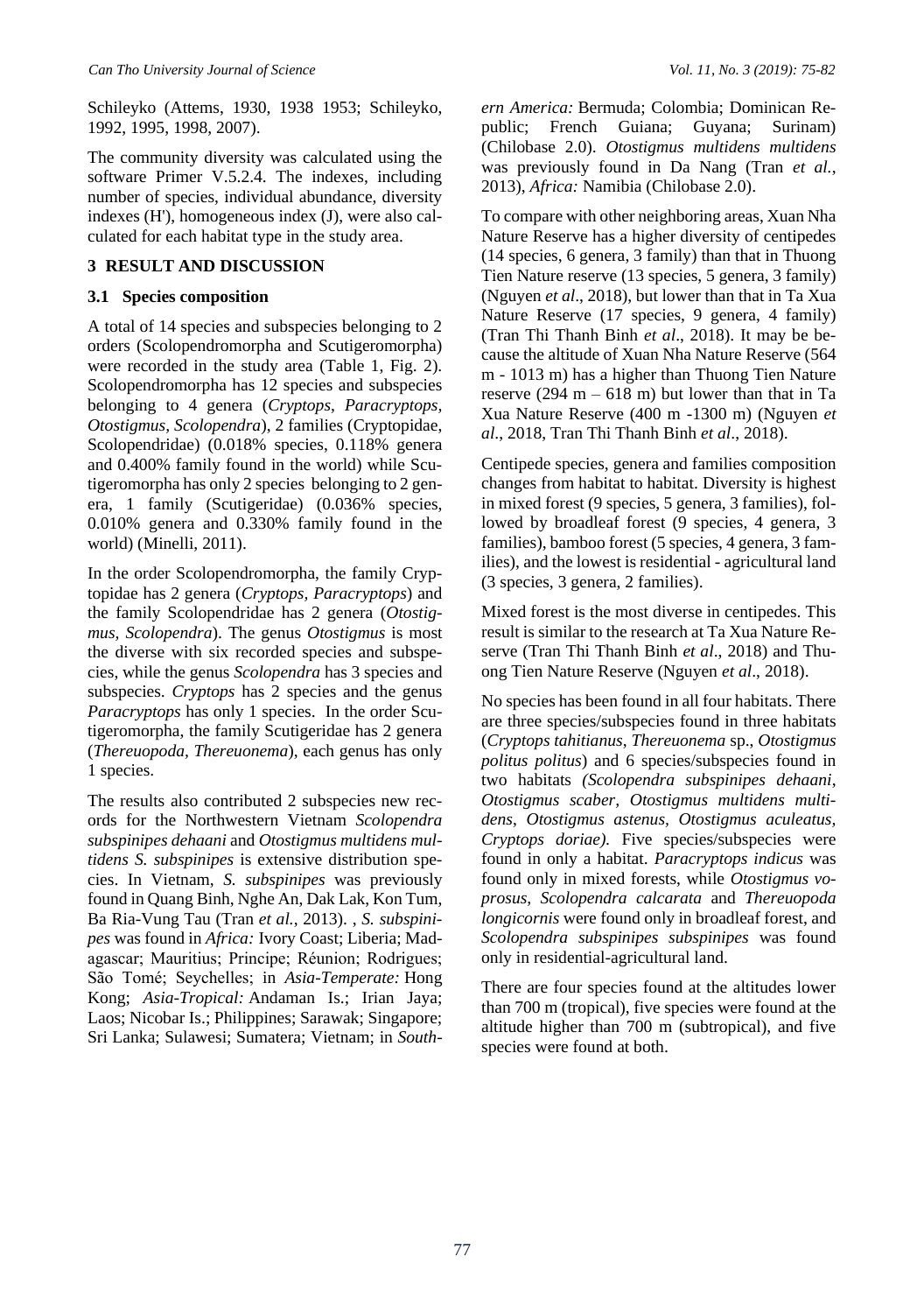# **Table 1: Species composition of centipedes in the study area**

|         | <b>Taxon</b>                                    |                | <b>Type habitats</b> |                |                | Altitude**        |                   |
|---------|-------------------------------------------------|----------------|----------------------|----------------|----------------|-------------------|-------------------|
|         |                                                 |                | $\mathbf{I}$         | Ш              | IV             | $< 700 \text{ m}$ | $>700~\mathrm{m}$ |
|         | <b>SCOLOPENDROMORPHA</b>                        |                |                      |                |                |                   |                   |
|         | <b>CRYPTOPIDAE KOHLRAUSCH, 1881</b>             |                |                      |                |                |                   |                   |
|         | Cryptops Leach, 1815                            |                |                      |                |                |                   |                   |
| 1       | Cryptops doriae Pocock, 1891                    |                |                      | 1              | 2              | X                 | X                 |
| 2       | Cryptops tahitianus Chamberlin, 1920            |                | $\mathbf{1}$         | 6              | $\overline{2}$ | X                 |                   |
|         | Paracryptops Silvestri, 1924                    |                |                      |                |                |                   |                   |
| 3       | Paracryptops indicus Silvestri, 1924            |                |                      | $\overline{2}$ |                |                   | X                 |
|         | <b>SCOLOPENDRIDAE POCOCK, 1895</b>              |                |                      |                |                |                   |                   |
|         | Otostimus Porat, 1876                           |                |                      |                |                |                   |                   |
| 4       | Otostigmus aculeatus Haase, 1887                | 3              |                      |                | 1              | X                 | X                 |
| 5       | Otostigmus astenus (Kohlrausch, 1878)           |                |                      | 4              | $\overline{2}$ | X                 | X                 |
| 6       | Otostigmus multidens multidens Haase, 1887*     |                | 1                    | 4              |                | X                 |                   |
| 7       | Otostigmus politus politus Karsch, 1881         |                | $\mathbf{1}$         | $\mathbf{2}$   | 1              | X                 | X                 |
| $\,8\,$ | Otostigmus scaber Porat, 1876                   |                |                      | $\mathbf{1}$   | $\mathbf{1}$   |                   | X                 |
| 9       | Otostigmus voprosus Schileyko, 1992             |                |                      |                | 1              |                   | X                 |
|         | Scolopendra Linnaeus, 1758                      |                |                      |                |                |                   |                   |
| 10      | Scolopendra calcarata Porat, 1876               |                |                      |                | 1              |                   | X                 |
| 11      | Scolopendra subspinipes subspinipes Leach, 1815 | $\overline{2}$ |                      |                |                | X                 | X                 |
| 12      | Scolopendra subspinipes dehaani Brandt, 1840*   |                | 1                    | 1              |                | X                 |                   |
|         | <b>SCUTIGEROMORPHA</b>                          |                |                      |                |                |                   |                   |
|         | <b>SCUTIGERIDAE LEACH, 1814</b>                 |                |                      |                |                |                   |                   |
|         | Thereuopoda Verhoeff, 1904                      |                |                      |                |                |                   |                   |
| 13      | Thereuopoda longicornis (Fabricius, 1793)       |                |                      |                | 3              |                   | X                 |
|         | Thereuonema Verhoeff, 1904                      |                |                      |                |                |                   |                   |
| 14      | Thereuonema sp.                                 | 1              | 1                    | 1              |                | $\mathbf X$       |                   |
|         | <b>Number of individuals</b>                    | 6              | 5                    | 22             | 14             |                   |                   |
|         | <b>Number of species</b>                        | 3              | 5                    | 9              | 9              | 9                 | 10                |

*I: Residential - agricultural land; II: Bamboo forest; III: Mixed forest; IV: Broadleaf forest*

*\*: New records for the Northwestern region, Vietnam.* 

*\*\*: < 700 m (tropical), > 700 m (subtropical) (Le Thong, 2009).*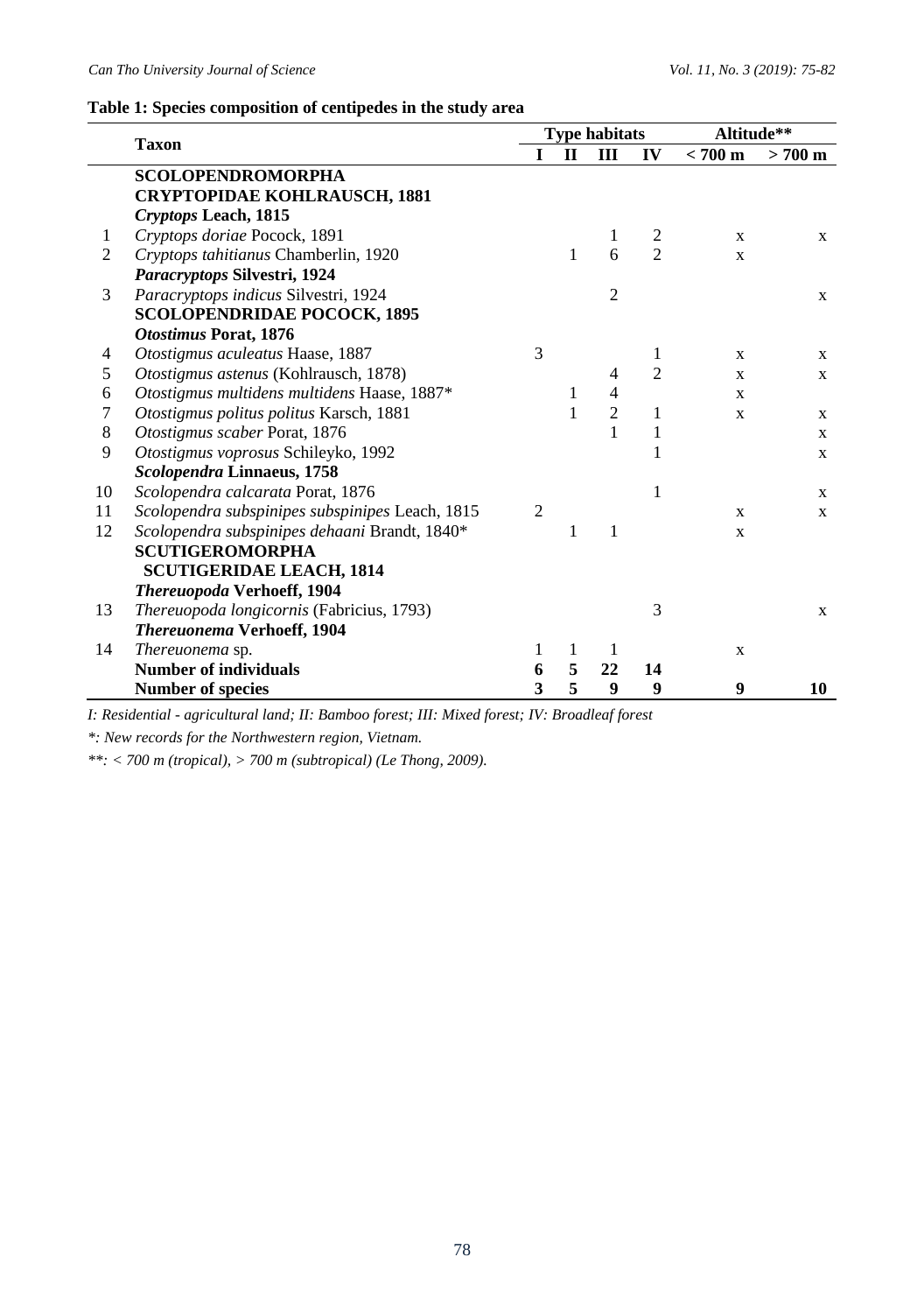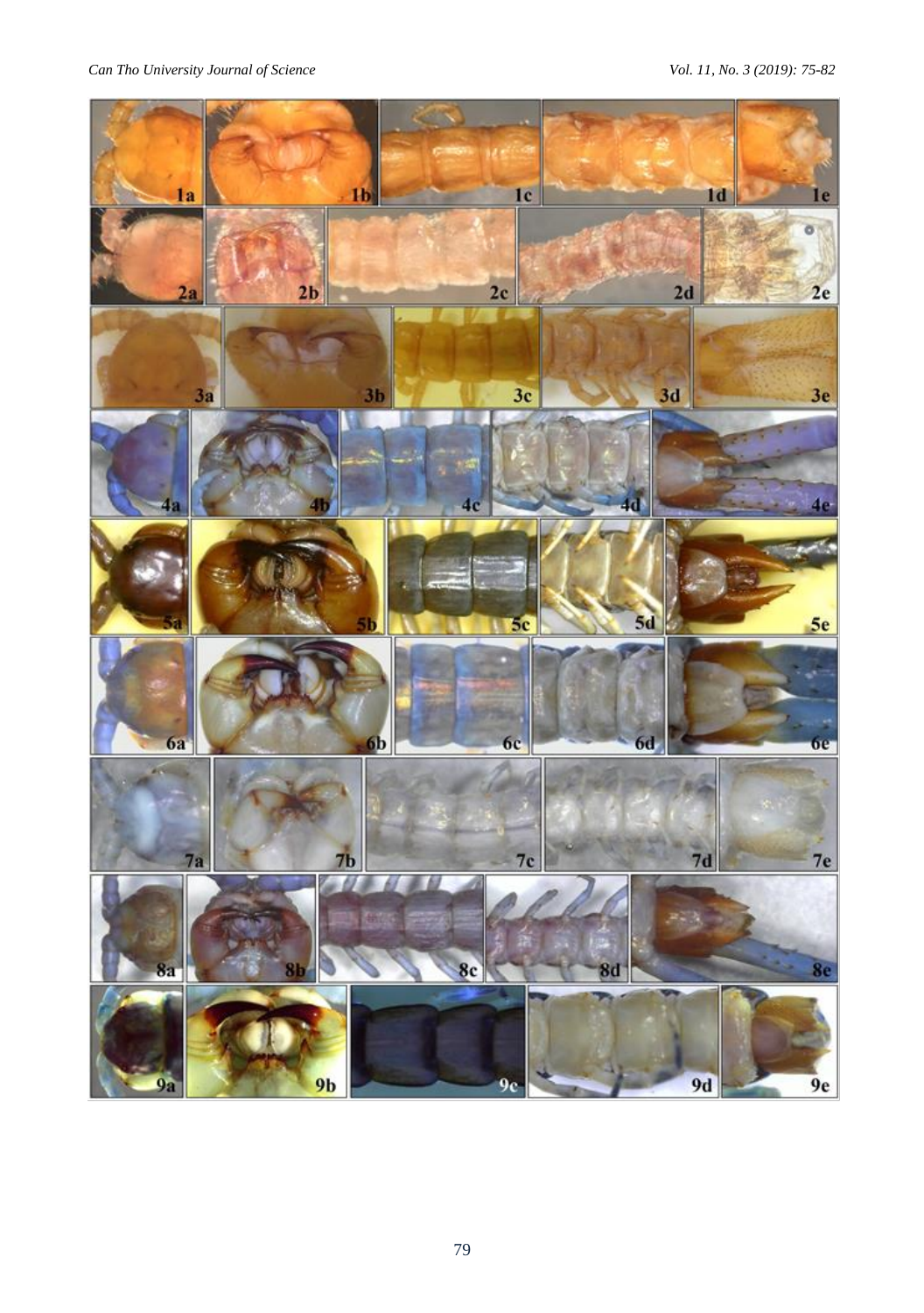*Can Tho University Journal of Science Vol. 11, No. 3 (2019): 75-82*



**Fig. 2: External morphology of species in the study area**

*1. Cryptops doriae, 2. Cryptops tahitianus, 3. Paracryptops indicus, 4. Otostigmus aculeatus, 5. Otostigmus astenus, 6. Otostigmus multidens multidens, 7. Otostigmus politus politus, 8. Otostigmus scaber, 9. Otostigmus voprosus,* 

*10. Scolopendra calcarata, 11. Scolopendra subspinipes subspinipes, 12. Scolopendra subspinipes dehaani*

*13. Thereuopoda longicornis; 14. Thereuonema sp.* 

*a. Dorsal view of the head, b. Tooth plate, c. Terga, d. Sterna,*

*e. Sternite of last leg-bearing segment, f. Spiracles, g. Anal valves, h. Gonopods of female.*

The similarity of species composition between habitats in the study area is presented in Table 2 and Figure 3.

| Table 2: The similarity of centipede species com- |                |  |                                        |  |  |  |  |  |
|---------------------------------------------------|----------------|--|----------------------------------------|--|--|--|--|--|
|                                                   |                |  | position between different habitats in |  |  |  |  |  |
|                                                   | the study area |  |                                        |  |  |  |  |  |

|    |       | Н     | ш     |
|----|-------|-------|-------|
| п  | 21.87 |       |       |
| ш  | 11.48 | 54.71 |       |
| (V | 13.23 | 25.04 | 48.06 |

*I: Residential - agricultural land; II: Bamboo forest; III: Mixed forest; IV: Broadleaf forest* 



#### **Fig. 3: The similarity of species composition of the habitats in study area**

*I: Residential - agricultural land; II: Bamboo forest; III: Mixed forest; IV: Broadleaf forest*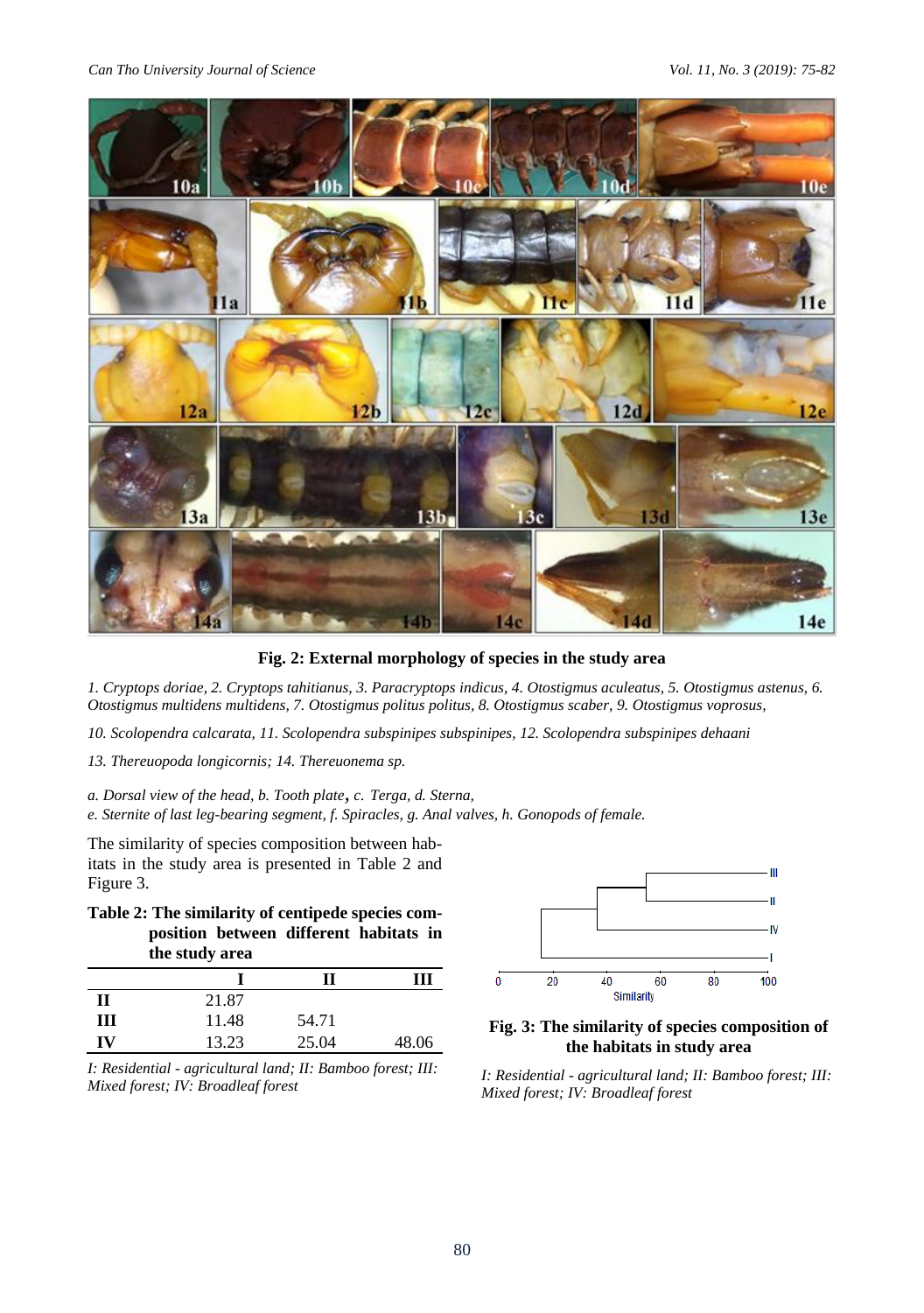The result shows that there is a low similarity in species composition between habitats in the study area (< 50%). Only bamboo forest and mixed forest are relatively similar in species composition (54,71%, Table 2). Figure 3 also shows that the residentialagricultural land is separated into a distinct branch. It is because this habitat has no litter layer, and is often affected by human activities; therefore, only widely distributed species or species adapted to this condition can exist here.

## **3.2 Biological indexes**

Regarding the homogeneous index, the highest index is in bamboo forest  $(J' = 1.00)$ , following by broadleaf forest  $(J' = 0.96)$ , residential - agricultural land  $(J' = 0.92)$  and the lowest is in mixed forests  $(J'')$  $= 0.90$ ). However, the Shanon-Wever Index (H'), broadleaf forest has the highest diversity  $(H' = 2.11)$ , lower in mixed forest  $(H' = 1.97)$  and bamboo forest  $(H' = 1.61)$ , residential - agricultural land has the lowest diversity  $(H' = 1.01)$  (Table 3). Therefore, the bamboo forest has few species but the number of individuals is equally distributed and the mixed forest has many species but the number of individuals are maining belonged to some species (*Cryptops tahitianus, Otostigmus astenus, Otostigmus multidens multidens)*.

| Table 3: The diversity and similarity indexes of |  |  |
|--------------------------------------------------|--|--|
| different habitats                               |  |  |

| <b>Habitat</b> | Number of Number<br>individuals of species |               | T'.               | H' |
|----------------|--------------------------------------------|---------------|-------------------|----|
| $\mathbf I$    | 6                                          | $\mathcal{R}$ | $0.92 \quad 1.01$ |    |
| П              | 5                                          |               | 5 1.00 1.61       |    |
| Ш              | 22                                         | 9             | $0.90 \quad 1.97$ |    |
| <b>IV</b>      | 14                                         | 9             | $0.96$ 2.11       |    |

*I: Residential - agricultural land; II: Bamboo forest; III: Mixed forest; IV: Broadleaf fores*

The average density of centipedes in Xuan Nha Nature Reserve is  $0.73$  individuals/ $m<sup>2</sup>$ . The highest density is in mixed forest  $(1.2 \text{ individuals/m}^2)$ , followed by broadleaf forest (0.80 individuals/m<sup>2</sup>), and the lowest is in the bamboo forest (0.2 individuals/m<sup>2</sup>) (Table 4).

#### **Table 4: The centipede density in different habitats**

|                          | <b>Habitat</b>                                                          |      |          |  |
|--------------------------|-------------------------------------------------------------------------|------|----------|--|
|                          | $(20 \text{ squares } (50 \text{ cm } x 50 \text{ cm})/\text{habitat})$ |      |          |  |
|                          |                                                                         |      |          |  |
| Specimens                |                                                                         |      |          |  |
| Density (individuals/m2) | 0.20                                                                    | 20   | $0.80\,$ |  |
| Average                  |                                                                         | በ 73 |          |  |

*II: Bamboo forest; III: Mixed forest; IV: Broadleaf forest*

The diversity and density are highest in mixed forest. It may be due to the diversity of vegetation in this habitat that leads to the development of animals which are food resources of centipedes.

# **4 CONCLUSIONS**

A total of 14 species and subspecies belonging to 2 orders Scolopendromorpha and Scutigeromorpha were recorded in four habitats (broadleaf forests, bamboo forests, mixed forests and residential - agricultural lands). The order Scolopendromorpha has 12 species and subspecies belonging to 4 genera (*Cryptops, Paracryptops, Otostigmus, Scolopendra*), 2 families (Cryptopidae, Scolopendridae), while the order Scutigeromorpha has 2 species belonging to 2 genera (*Thereuopoda,Thereuonema*) and 1 family (Scutigeridae). Two subspecies *Otostigmus multidens multidens* and *Scolopendra subspinipes dehaani* are new records for the Northwestern region of Vietnam. There are four species found at the altitude lower than 700 m (tropical), five species at the altitude higher than 700 m (subtropical), and five species at both altitude range.

Among habitats in the study area, mixed forest has the highest diversity and lastly residential-agricultural land. The highest density is in mixed forest (1.2 individuals/m<sup>2</sup> ), followed by broadleaf forest (0.80 individuals/ $m<sup>2</sup>$ ), and bamboo forest (0.2 individuals/ $m^2$ ).

# **ACKNOWLEDGMENT**

This research is funded by Vietnam National Foundation for Science and Technology Development (NAFOSTED) under grant number 106-NN.05- 2016.16.

#### **REFERENCES**

- Attems, C., 1930. Myriopoda. 2. Scolopendromorpha. Das Tierreich, 54: 1-308.
- Attems, C., 1938. Die von Dr. C. Dawydoff in französisch-Indochina gesammelten Myriopoden. Mémoires du Muséum National d'Histoire Naturelle (N.S.), 6(2): 187-353.
- Attems, C., 1953. Myriopoden von Indochina. Expedition von Dr. C Dawydoff (1938-1939). Mémoires du Muséum National d'Histoire Naturelle, (N.S.). 5(3): 133-230.